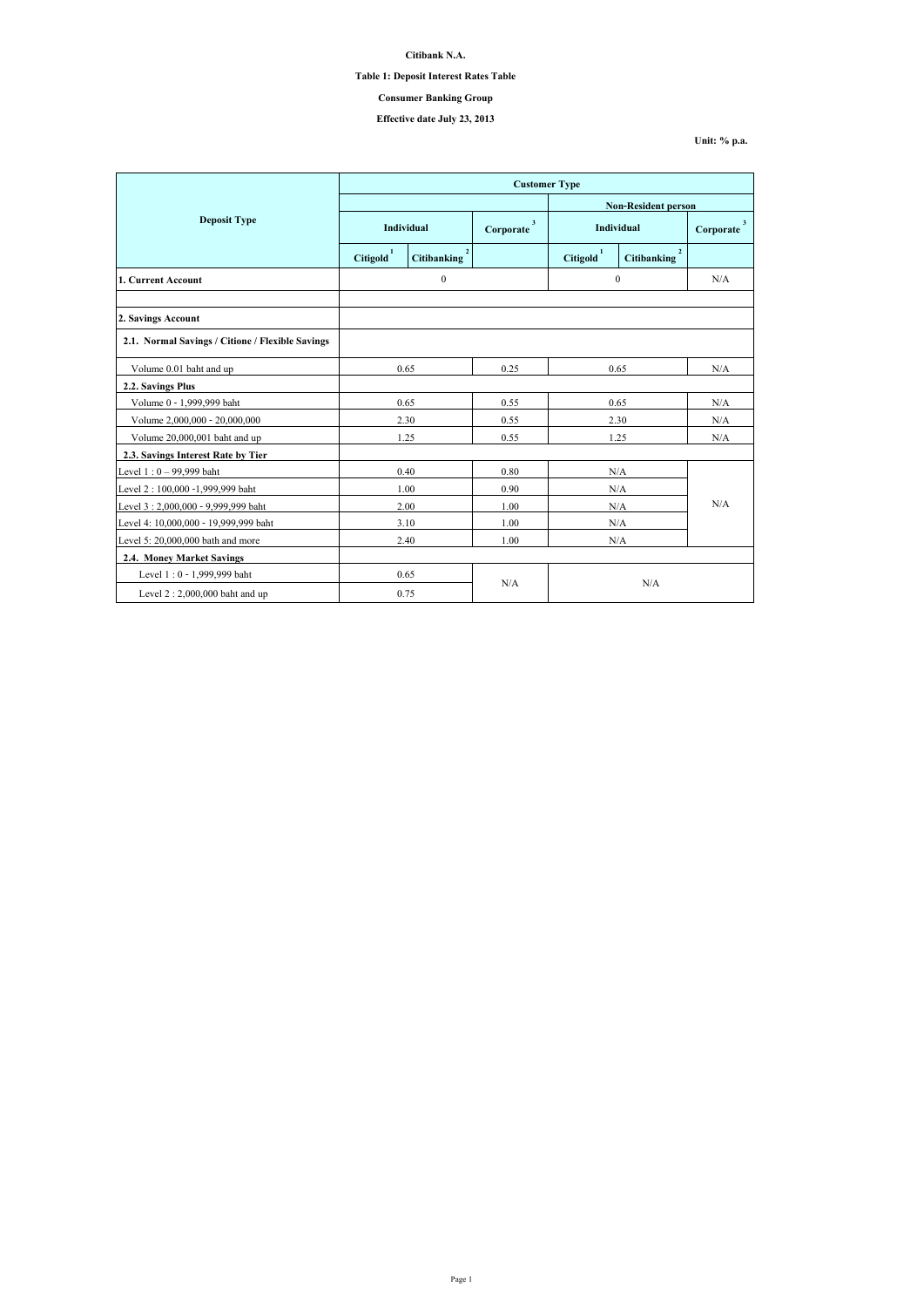| Unit: % p.a. |  |  |
|--------------|--|--|
|--------------|--|--|

**Citibank N.A.**

### **Table 1: Deposit Interest Rates Table**

# **Effective date July 23, 2013**

|                                                      | <b>Customer Type</b>       |                                      |                           |                 |                                    |                           |  |  |
|------------------------------------------------------|----------------------------|--------------------------------------|---------------------------|-----------------|------------------------------------|---------------------------|--|--|
|                                                      | <b>Non-Resident person</b> |                                      |                           |                 |                                    |                           |  |  |
| <b>Deposit Type</b>                                  |                            | <b>Individual</b>                    | $\mathbf{3}$<br>Corporate |                 | <b>Individual</b>                  | $\mathbf{3}$<br>Corporate |  |  |
|                                                      | <b>Citigold</b>            | $\overline{2}$<br><b>Citibanking</b> |                           | <b>Citigold</b> | $\mathbf{2}$<br><b>Citibanking</b> |                           |  |  |
|                                                      |                            |                                      |                           |                 |                                    |                           |  |  |
| 3. Time Deposit                                      |                            |                                      |                           |                 |                                    |                           |  |  |
| 3.1 Normal Time Deposit -                            |                            |                                      |                           |                 |                                    |                           |  |  |
| Minimum opening account 100,000 Baht                 |                            |                                      |                           |                 |                                    |                           |  |  |
| <b>3-Month Tenors</b>                                |                            |                                      |                           |                 |                                    |                           |  |  |
| Volume 100,000 Baht and up                           |                            | 1.90                                 | 1.65                      |                 | N/A                                |                           |  |  |
| <b>6-Month Tenors</b>                                |                            |                                      |                           |                 |                                    |                           |  |  |
| Volume 100,000 Baht and up                           |                            | 1.95                                 | 1.70                      |                 | 1.95                               | N/A                       |  |  |
| 9-Month Tenors                                       |                            |                                      |                           |                 |                                    |                           |  |  |
| Volume 100,000 Baht and up                           |                            | 2.00                                 | 1.75                      |                 | 2.00                               | N/A                       |  |  |
| <b>12-Month Tenors</b>                               |                            |                                      |                           |                 |                                    |                           |  |  |
| Volume 100,000 Baht and up                           |                            | 2.00                                 | 1.75                      |                 | 2.00                               | N/A                       |  |  |
| <b>18-Month Tenors</b>                               |                            |                                      |                           |                 |                                    |                           |  |  |
| Volume 100,000 Baht and up                           |                            | 2.10                                 | 1.85                      |                 | 2.10                               | N/A                       |  |  |
| <b>24-Month Tenors</b>                               |                            |                                      |                           |                 |                                    |                           |  |  |
| Volume 100,000 Baht and up                           |                            | 2.10                                 | 1.85                      |                 | 2.10                               | N/A                       |  |  |
| <b>36-Month Tenors</b>                               |                            |                                      |                           |                 |                                    |                           |  |  |
| Volume 100,000 baht and up                           |                            | 2.20                                 | 1.95                      |                 | 2.20                               | N/A                       |  |  |
|                                                      |                            |                                      |                           |                 |                                    |                           |  |  |
| <b>48-Month Tenors</b><br>Volume 100,000 baht and up |                            | 2.30                                 | 2.05                      |                 | 2.30                               | N/A                       |  |  |
|                                                      |                            |                                      |                           |                 |                                    |                           |  |  |
| <b>60-Month Tenors</b>                               |                            |                                      |                           |                 |                                    |                           |  |  |
| Volume 100,000 baht and up                           |                            | 2.40                                 | 2.15                      |                 | 2.40                               | N/A                       |  |  |
| 3.2 Normal Time Deposit Online -                     |                            |                                      |                           |                 |                                    |                           |  |  |
| Minimum opening account 100,000 Baht                 |                            |                                      |                           |                 |                                    |                           |  |  |
| <b>3-Month Tenors</b>                                |                            |                                      |                           |                 |                                    |                           |  |  |
| Volume 100,000 Baht and up                           |                            | 1.90                                 | N/A                       |                 | 1.90                               | N/A                       |  |  |
| <b>6-Month Tenors</b>                                |                            |                                      |                           |                 |                                    |                           |  |  |
| Volume 100,000 Baht and up                           |                            | 1.95                                 | N/A                       |                 | 1.95                               | N/A                       |  |  |
| 9-Month Tenors                                       |                            |                                      |                           |                 |                                    |                           |  |  |
| Volume 100,000 Baht and up                           |                            | 2.00                                 | N/A                       |                 | 2.00                               | N/A                       |  |  |
| <b>12-Month Tenors</b>                               |                            |                                      |                           |                 |                                    |                           |  |  |
| Volume 100,000 Baht and up                           |                            | 2.00                                 | N/A                       |                 | 2.00                               | N/A                       |  |  |
| <b>18-Month Tenors</b>                               |                            |                                      |                           |                 |                                    |                           |  |  |
| Volume 100,000 Baht and up                           |                            | 2.10                                 | N/A                       | 2.10            |                                    | N/A                       |  |  |
| <b>24-Month Tenors</b>                               |                            |                                      |                           |                 |                                    |                           |  |  |
| Volume 100,000 Baht and up                           |                            | 2.10                                 | N/A                       |                 | 2.10                               | N/A                       |  |  |
| <b>36-Month Tenors</b>                               |                            |                                      |                           |                 |                                    |                           |  |  |
| Volume 100,000 baht and up                           |                            | 2.20                                 | N/A                       |                 | 2.20                               | N/A                       |  |  |
| <b>48-Month Tenors</b>                               |                            |                                      |                           |                 |                                    |                           |  |  |
| Volume 100,000 baht and up                           |                            | 2.30                                 | N/A                       |                 | 2.30                               | N/A                       |  |  |
| <b>60-Month Tenors</b>                               |                            |                                      |                           |                 |                                    |                           |  |  |
| Volume 100,000 baht and up                           |                            | 2.40                                 | N/A                       |                 | 2.40                               | N/A                       |  |  |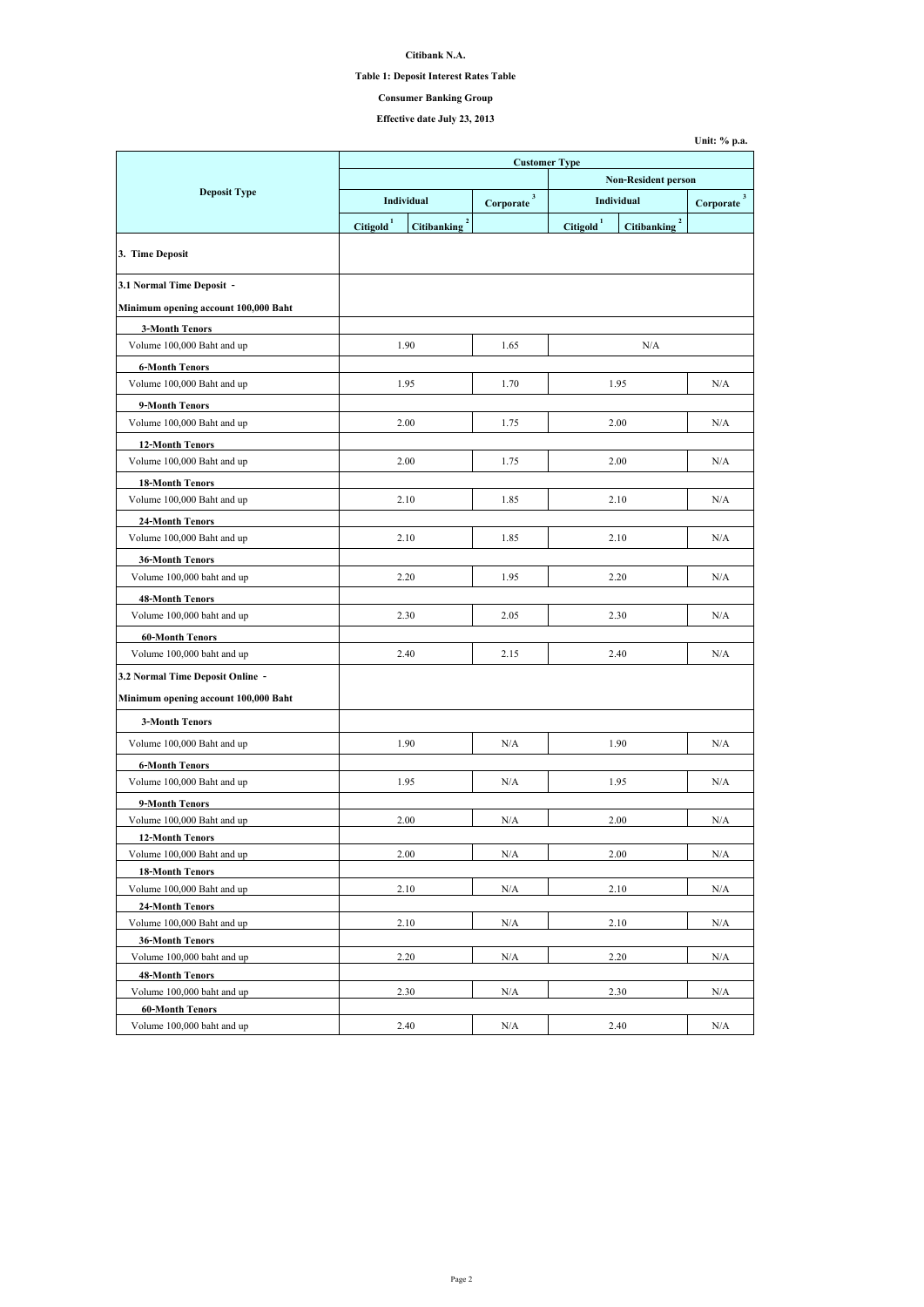**Citibank N.A.**

#### **Table 1: Deposit Interest Rates Table**

# **Effective date July 23, 2013**

|                                    | <b>Customer Type</b> |                                      |                             |                          |                                      |                             |
|------------------------------------|----------------------|--------------------------------------|-----------------------------|--------------------------|--------------------------------------|-----------------------------|
|                                    |                      |                                      | <b>Non-Resident person</b>  |                          |                                      |                             |
| <b>Deposit Type</b>                |                      | <b>Individual</b>                    | 3 <sup>1</sup><br>Corporate | <b>Individual</b>        |                                      | 3 <sup>1</sup><br>Corporate |
|                                    | <b>Citigold</b>      | $\overline{2}$<br><b>Citibanking</b> |                             | $\mathbf{1}$<br>Citigold | $\overline{2}$<br><b>Citibanking</b> |                             |
| 3.3 Periodic Time Deposit-         |                      |                                      |                             |                          |                                      |                             |
| <b>Monthly Interest Paid</b>       |                      |                                      |                             |                          |                                      |                             |
| <b>6-Month Tenors</b>              |                      |                                      |                             |                          |                                      |                             |
| Volume 200,000 baht and up         |                      | 1.25                                 |                             | N/A                      |                                      |                             |
| 9-Month Tenors                     |                      |                                      |                             |                          |                                      |                             |
| Volume 200,000 baht and up         |                      | 1.50                                 |                             | N/A                      |                                      |                             |
| <b>12-Month Tenors</b>             |                      |                                      |                             |                          |                                      |                             |
| Volume 200,000 baht and up         |                      | 1.75                                 |                             | N/A                      |                                      |                             |
| <b>18-Month Tenors</b>             |                      |                                      |                             |                          |                                      |                             |
| Volume 200,000 baht and up         |                      | 1.80                                 |                             | N/A                      |                                      |                             |
| <b>24-Month Tenors</b>             |                      |                                      |                             |                          |                                      |                             |
| Volume 200,000 baht and up         |                      | 2.00                                 |                             | N/A                      |                                      |                             |
| <b>36-Month Tenors</b>             |                      |                                      |                             |                          |                                      |                             |
| Volume 200,000 baht and up         |                      | 2.20                                 |                             | N/A                      |                                      |                             |
| <b>48-Month Tenors</b>             |                      |                                      |                             |                          |                                      |                             |
| Volume 200,000 baht and up         |                      | 2.30                                 |                             | N/A                      |                                      |                             |
| <b>60-Month Tenors</b>             |                      |                                      |                             |                          |                                      |                             |
| Volume 200,000 baht and up         |                      | 2.40                                 | $\rm N/A$                   |                          |                                      |                             |
| <b>Quarterly Interest Paid</b>     |                      |                                      |                             |                          |                                      |                             |
| <b>12-Month Tenors</b>             |                      |                                      |                             |                          |                                      |                             |
| Volume 200,000 baht and up         |                      | 1.75                                 |                             | N/A                      |                                      |                             |
| <b>18-Month Tenors</b>             |                      |                                      |                             |                          |                                      |                             |
| Volume 200,000 baht and up         |                      | 1.80                                 | N/A                         |                          |                                      |                             |
| <b>24-Month Tenors</b>             |                      |                                      |                             |                          |                                      |                             |
| Volume 200,000 baht and up         |                      | 2.00                                 | N/A                         |                          |                                      |                             |
| <b>36-Month Tenors</b>             |                      |                                      |                             |                          |                                      |                             |
| Volume 200,000 baht and up         |                      | 2.20<br>N/A                          |                             |                          |                                      |                             |
| <b>48-Month Tenors</b>             |                      |                                      |                             |                          |                                      |                             |
|                                    |                      |                                      |                             |                          |                                      |                             |
| Volume 200,000 baht and up         |                      | 2.30                                 |                             | $\rm N/A$                |                                      |                             |
| <b>60-Month Tenors</b>             |                      |                                      |                             |                          |                                      |                             |
| Volume 200,000 baht and up         |                      | 2.40                                 |                             | N/A                      |                                      |                             |
| <b>Semi Annually Interest Paid</b> |                      |                                      |                             |                          |                                      |                             |
| <b>12-Month Tenors</b>             |                      |                                      |                             |                          |                                      |                             |
| Volume 200,000 baht and up         |                      | 1.75                                 |                             | N/A                      |                                      |                             |
| <b>18-Month Tenors</b>             |                      |                                      |                             |                          |                                      |                             |
| Volume 200,000 baht and up         |                      | 1.80                                 | N/A                         |                          |                                      |                             |
| <b>24-Month Tenors</b>             |                      |                                      |                             |                          |                                      |                             |
| Volume 200,000 baht and up         |                      | 2.00                                 | N/A                         |                          |                                      |                             |
| <b>36-Month Tenors</b>             |                      |                                      |                             |                          |                                      |                             |
| Volume 200,000 baht and up         |                      | 2.20                                 |                             | N/A                      |                                      |                             |
| <b>48-Month Tenors</b>             |                      |                                      |                             |                          |                                      |                             |
| Volume 200,000 baht and up         |                      | 2.30                                 |                             | $\rm N/A$                |                                      |                             |
| <b>60-Month Tenors</b>             |                      |                                      |                             |                          |                                      |                             |
| Volume 200,000 baht and up         |                      | 2.40                                 |                             | N/A                      |                                      |                             |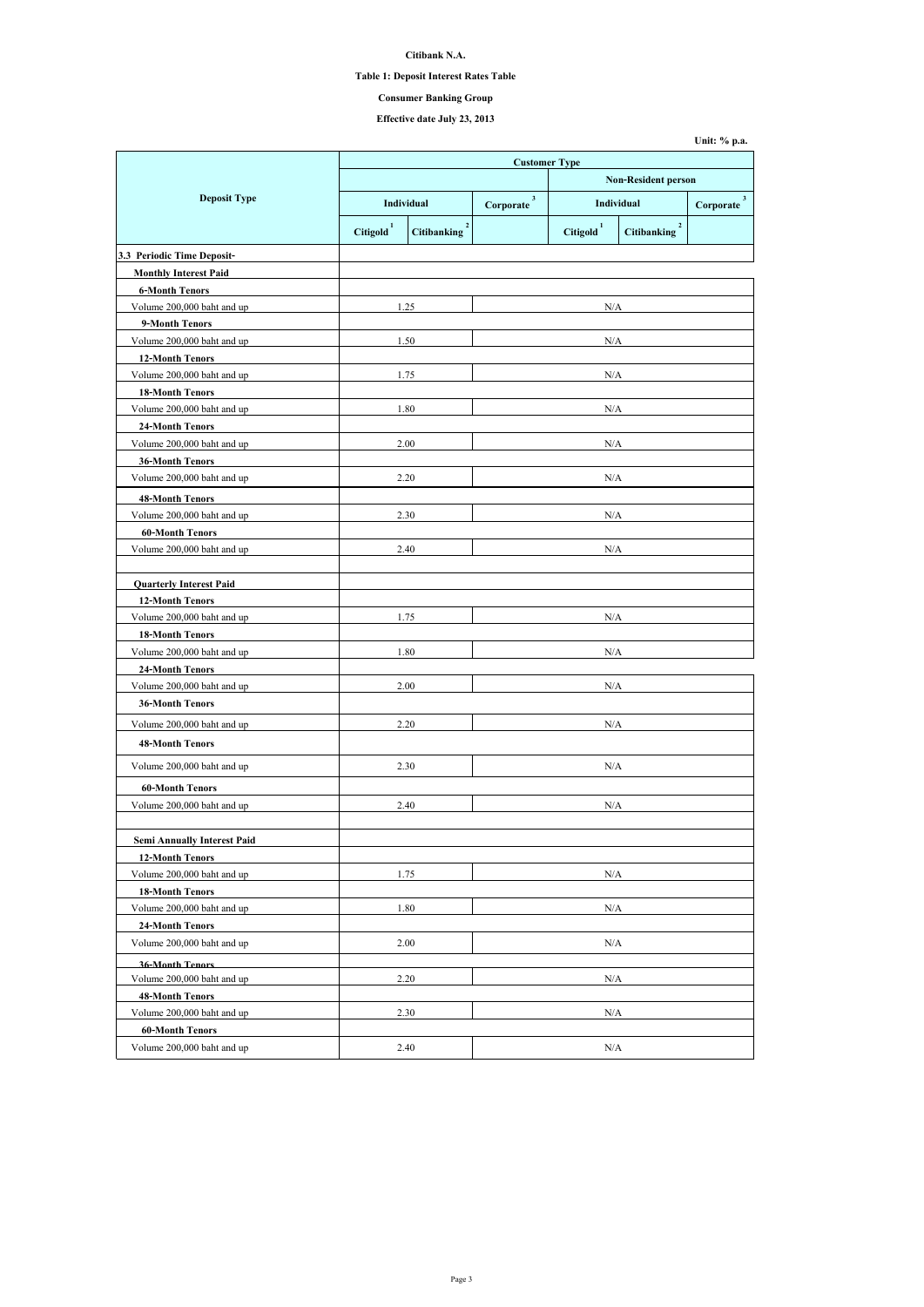### **Citibank N.A.**

#### **Table 1: Deposit Interest Rates Table**

# **Effective date July 23, 2013**

|                                       |                       | <b>Customer Type</b>       |     |                       |                                      |                |  |
|---------------------------------------|-----------------------|----------------------------|-----|-----------------------|--------------------------------------|----------------|--|
|                                       |                       | <b>Non-Resident person</b> |     |                       |                                      |                |  |
| <b>Deposit Type</b>                   |                       | Individual                 |     | <b>Individual</b>     |                                      | 3<br>Corporate |  |
|                                       | Citigold <sup>1</sup> | <b>Citibanking</b>         |     | Citigold <sup>1</sup> | $\overline{2}$<br><b>Citibanking</b> |                |  |
| <b>Annually Interest Paid</b>         |                       |                            |     |                       |                                      |                |  |
| <b>24-Month Tenors</b>                |                       |                            |     |                       |                                      |                |  |
| Volume 200,000 baht and up            |                       | 2.00                       |     | N/A                   |                                      |                |  |
| <b>36-Month Tenors</b>                |                       |                            |     |                       |                                      |                |  |
| Volume 200,000 baht and up            |                       | 2.20                       |     | N/A                   |                                      |                |  |
| <b>48-Month Tenors</b>                |                       |                            |     |                       |                                      |                |  |
| Volume 200,000 baht and up            |                       | 2.30                       | N/A |                       |                                      |                |  |
| <b>60-Month Tenors</b>                |                       |                            |     |                       |                                      |                |  |
| Volume 200,000 baht and up            |                       | 2.40                       | N/A |                       |                                      |                |  |
| 3.4 Rising Rate Time Deposit -        |                       |                            |     |                       |                                      |                |  |
| <b>24-Month Tenors</b>                |                       |                            |     |                       |                                      |                |  |
| Volume 500,000 baht and up            |                       |                            |     |                       |                                      |                |  |
| 1st 6-month                           |                       | 1.00                       |     |                       |                                      |                |  |
| 2nd 6-month                           |                       | 1.25                       |     |                       |                                      |                |  |
| 3rd 6-month                           |                       | 2.50                       | N/A |                       |                                      |                |  |
| 4th 6-month                           |                       | 4.00                       |     |                       |                                      |                |  |
| Effective Interest Rate is 2.19% p.a. |                       |                            |     |                       |                                      |                |  |
|                                       |                       |                            |     |                       |                                      |                |  |
|                                       |                       |                            |     |                       |                                      |                |  |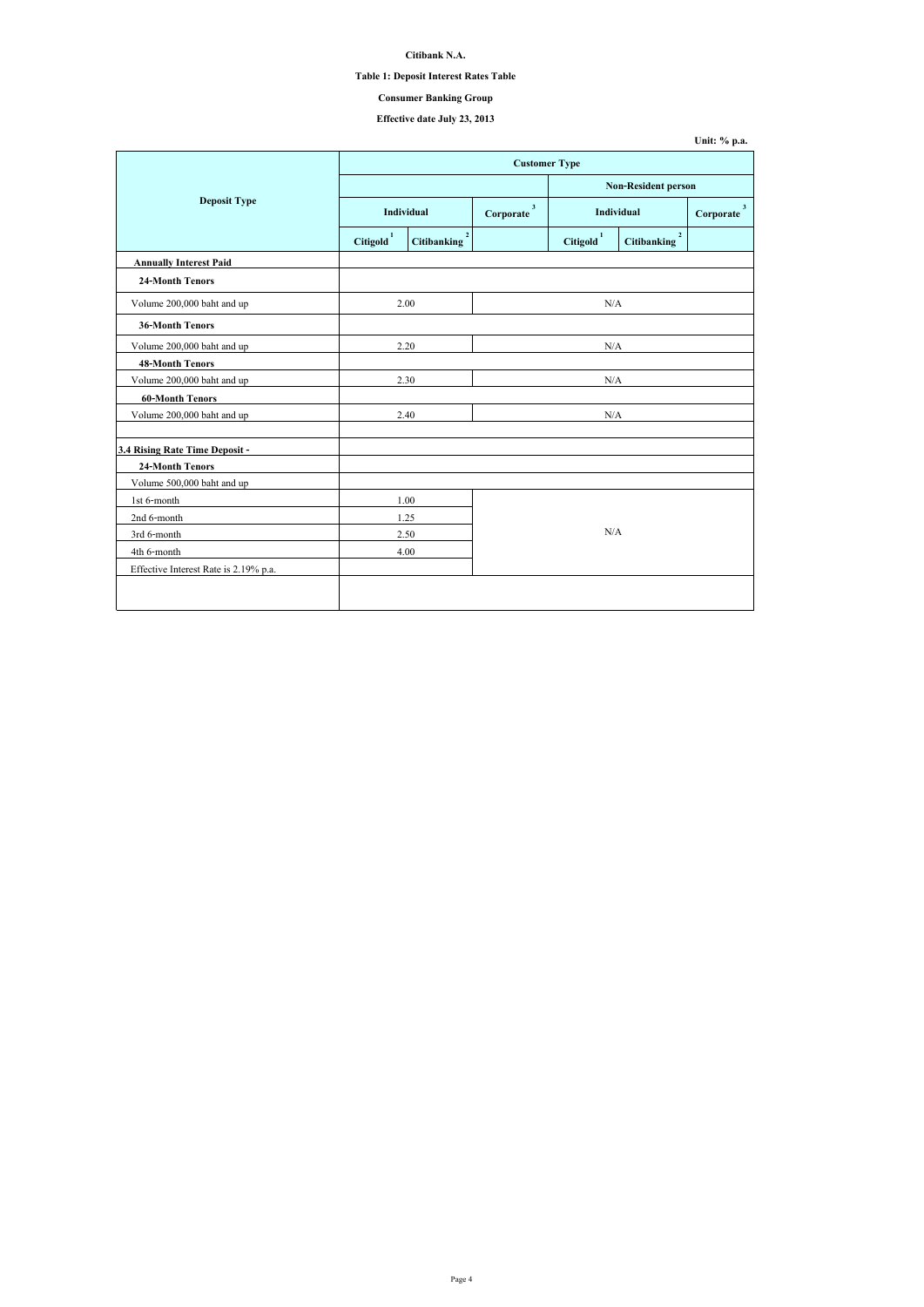**Citibank N.A.**

### **Table 1: Deposit Interest Rates Table**

# **Effective date July 23, 2013**

|                                       |                       | <b>Customer Type</b>                 |                           |                       |                                      |                             |  |
|---------------------------------------|-----------------------|--------------------------------------|---------------------------|-----------------------|--------------------------------------|-----------------------------|--|
| <b>Deposit Type</b>                   |                       |                                      |                           |                       | <b>Non-Resident person</b>           |                             |  |
|                                       |                       | <b>Individual</b>                    | $\mathbf{3}$<br>Corporate |                       | Individual                           | 3 <sup>7</sup><br>Corporate |  |
|                                       | Citigold <sup>1</sup> | $\overline{2}$<br><b>Citibanking</b> |                           | Citigold <sup>1</sup> | $\overline{2}$<br><b>Citibanking</b> |                             |  |
| 3.5 Flexible Time Deposit Enhancement |                       |                                      |                           |                       |                                      |                             |  |
| 2.5-Month Tenors (10 weeks)           |                       |                                      |                           |                       |                                      |                             |  |
| Volume 200,000 baht and up            |                       | 1.10                                 |                           | N/A                   |                                      |                             |  |
| <b>3-Month Tenors</b>                 |                       |                                      |                           |                       |                                      |                             |  |
| Volume 200,000 baht and up            |                       | 1.90                                 |                           | $\rm N/A$             |                                      |                             |  |
| <b>6-Month Tenors</b>                 |                       |                                      |                           |                       |                                      |                             |  |
| Volume 200,000 baht and up            |                       | 1.95                                 |                           | N/A                   |                                      |                             |  |
| 9-Month Tenors                        |                       |                                      |                           |                       |                                      |                             |  |
| Volume 200,000 baht and up            |                       | 2.00                                 |                           | N/A                   |                                      |                             |  |
| <b>10-Month Tenors</b>                |                       |                                      |                           |                       |                                      |                             |  |
| Volume 200,000 baht and up            |                       | 1.50                                 |                           | N/A                   |                                      |                             |  |
| <b>12-Month Tenors</b>                |                       |                                      |                           |                       |                                      |                             |  |
| Volume 200,000 baht and up            |                       | 2.00                                 |                           | N/A                   |                                      |                             |  |
| <b>18-Month Tenors</b>                |                       |                                      |                           |                       |                                      |                             |  |
| Volume 200,000 baht and up            |                       | 2.10                                 |                           | N/A                   |                                      |                             |  |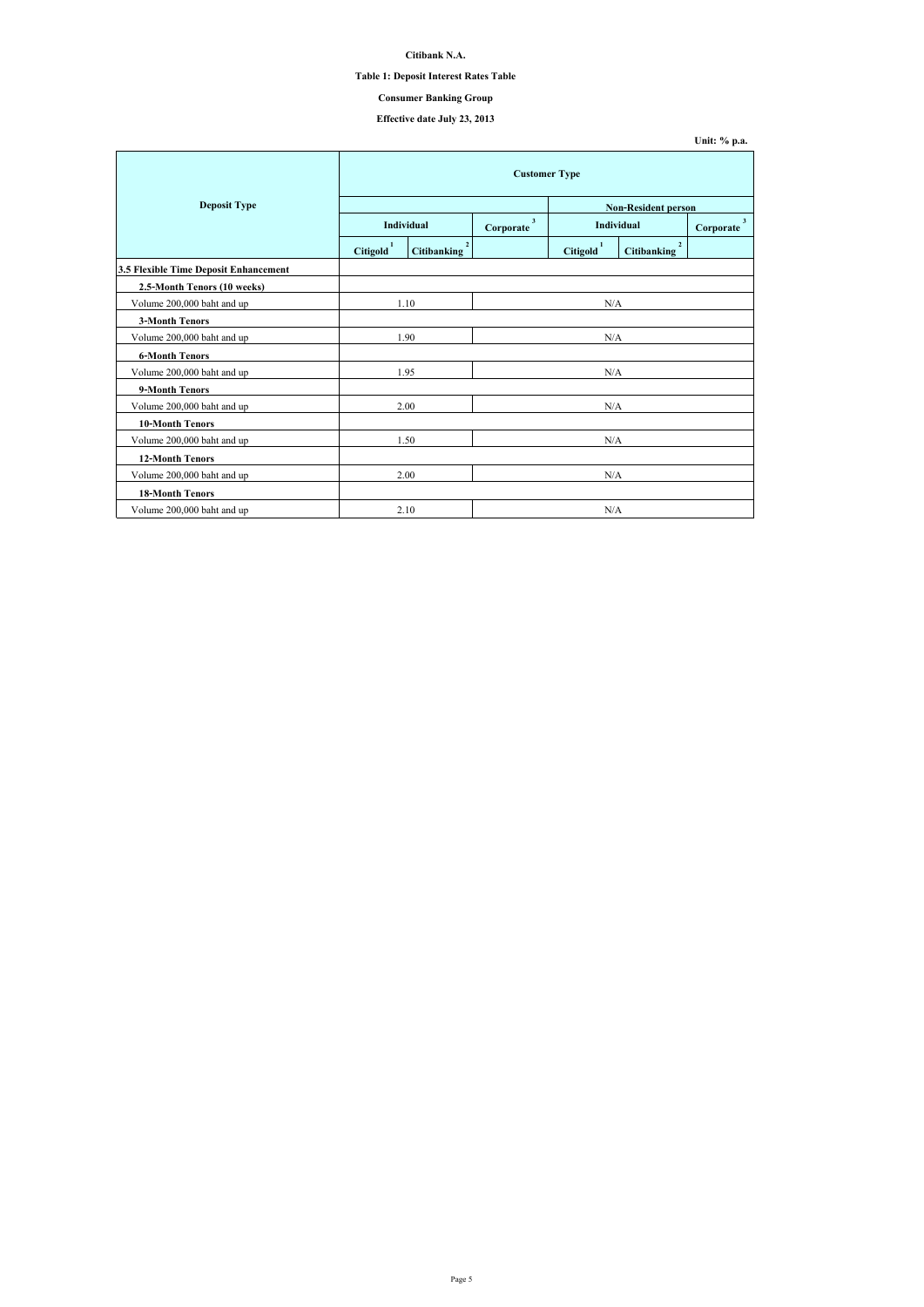#### **Citibank N.A.**

# **Table 1: Deposit Interest Rates Table**

**Effective date July 23, 2013**

**Consumer Banking Group**

**Terms and conditions for interest payment.**

o This table is only for Consumer banking

o In case of withdrawal before maturity for Normal Time Deposit, Periodic Time Deposit, Rising Rate Time Deposit, Flexible Time Deposit (Original),

Flexible Time Deposit Enhancement and Bill of Exchange, the interest rate will pay according to the condition, or subject to Management Approvals.

- o Terms and conditions for Normal Time Deposit, Periodic Time deposit and Rising Rate Time deposit in case of withdrawal before maturity are as followings:
	- o Deposit length of less than 3 months: No interest payment.
	- o Deposit length of 3 months or more: Citibank will pay interest, based on savings account interest rate on the withdrawal date, but not more than 1% p.a. For accounts with periodic interest payment, Citibank will deduct the excess interest rates paid from the principal amount.
	- o Interest payments are exempted for corporate accounts with withdrawals before the time deposit maturity.
	- o For Rising Rate time deposit accounts with deposit length of 3 months or more, Citibank will pay interest by deducting
- o Interest rate calculations for time deposits are based on non-accumulated interest calculations.
- o For non-resident THB accounts, Citibank will not pay interest rates for all THB saving accounts.
- o For non-resident THB accounts, Citibank will open only Normal Time deposit accounts with 6-month tenors or longer.
- o Savings Plus accounts is a special account with higher interest rates than regular savings accounts; The T&C are the same and referred to the Normal Savings account with effect from 23 July 2012 and onwards, following the terms and conditions on the account opening date.
- o For Online Time Deposit opening, it means that you have reviewed and decided to open this Time Deposit and allowed Citibank to refer to your account opening documents and signature from your existing current account or saving account as reference and evidence for opening this Time Deposit with no exception.
- o Opening of Time Deposit online transaction is available 24 hours. However, the online transaction that has been made after 10:00 p.m. of business days or the online transaction that has been made on weekends or on public holidays will be treated as the transaction with the quoted interest rate of the

 Saturday - Sunday with the deposit in cash via Cash Deposit Machine as the bank does not provide Teller Counter services, or in case the customer deposit in cheque, Citibank will post the ledger and start to calculate the interest for the mentioned amount on the next business day of the normal banking days on Monday - Friday. In case of the deposit in cheque, the amount will be effective only if the cheque is completely cleared. o For the case that customer opens Current Account or Savings Account, which are the accounts that Citibank specially services on

next business day transaction.

- o Terms and Conditions for Flexible Time Deposit account (Original) are as followings:
	- o Flexibility to partially withdraw cash, allowed after 1 month of deposit, and continue to earn original interest rate on remaining balance at maturity.
	- o Partially withdrawal amount up to 50% of initial deposit earns 1.15% p.a. while the amount exceeding 50% earns Citibank Normal Savings rate.
- o Terms and Conditions for Flexible Time Deposit Enhancement are as followings:
	- o To enable the facility to partially withdraw cash through remote channel, customer is required to open new savings account.
	- o For the partial withdrawal within 1 month from deposit date, zero percent interest rates will be given.
	- o For partial withdrawal after 1 month or longer, will receive early break interest rate of normal savings interest rate on the withdrawn date.
		- The remaining balance at maturity earns originally agreed interest rate.
- o The aforementioned provisions of Flexible Time Deposit Enhancement are as informed which will be effective as follows:
	- (a) on May13, 2009 with respect to the customers who open an Flexible Time Deposit Enhancement Account from May 13, 2009 onwards; and
	- (b) on June 13, 2009 with respect to the customers who opened an Flexible Time Deposit Enhancement Account before May 13, 2009 whose accounts are matured and renewed/rolled over from June 13, 2009 onwards.
- o Terms and conditions for Non-resident baht accounts
	- o Principals and interests are not under a blanket guaranteed by Deposit Protection Agency Act B.E.2551 which is
- o Terms and Conditions for Bill of Exchange are as followings:
	- o The Bill of Exchange holder is the bank's creditor.
	- o Principals and interests are not under a blanket guaranteed by Deposit Protection Agency Act B.E.2551 which is effective August 11, 2008.
	- o Please thoroughly study the risks incurred by any factors (e.g. ordinary transfer risk, lost of B/E Certificate, etc.)
	- from Risk Disclosure Statement which will be provided together with Bill of Exchange Certificate.
	- o Pre-maturity redemption are subjected to the following interest rate penalties:
		- o For tenor of less than 3 months: No interest payment.
		- o For tenor of 3 months or more: Citibank will pay interest, based on savings account interest rate on the

**Remark :**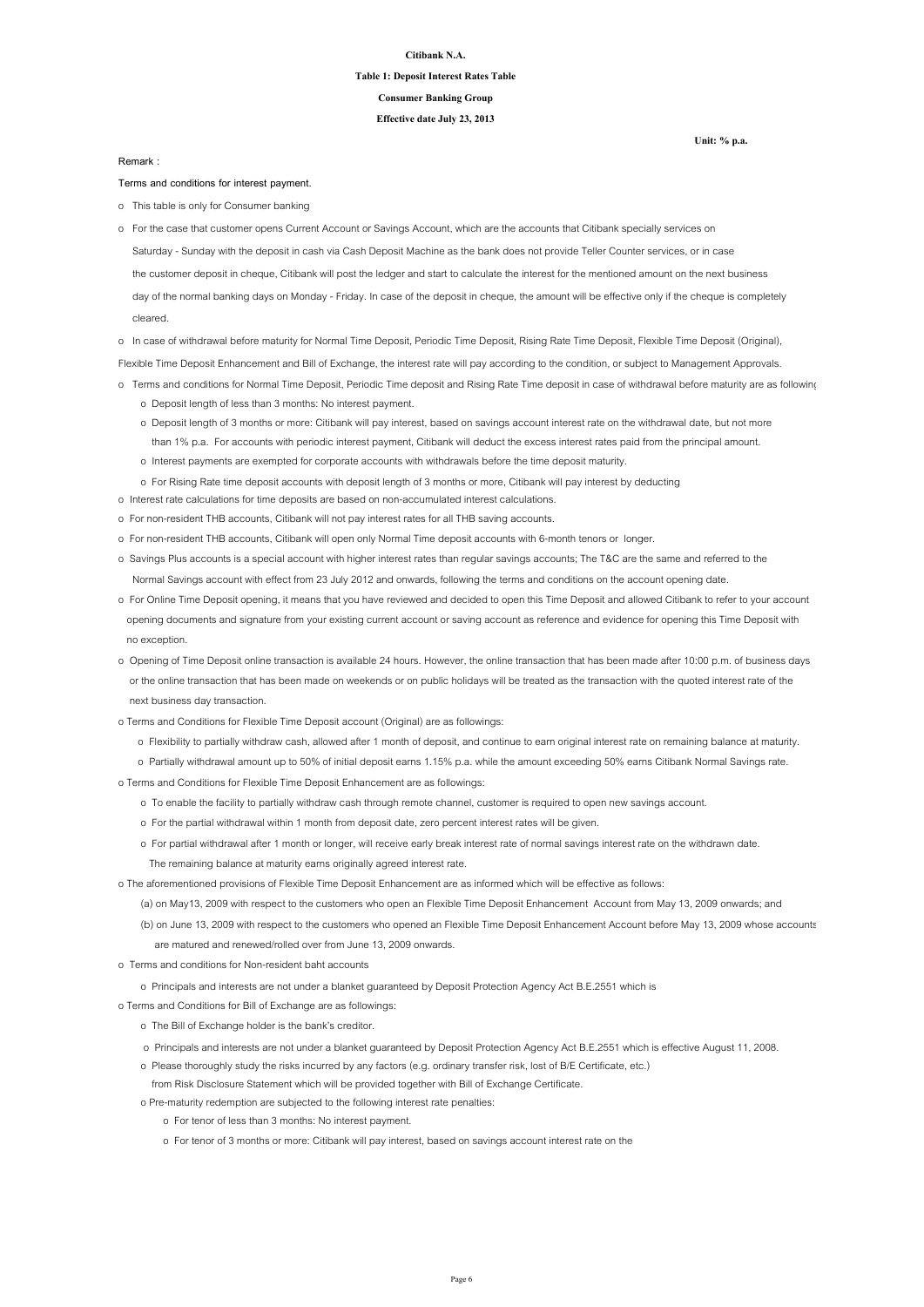#### **Citibank N.A.**

# **Table 1: Deposit Interest Rates Table**

**Effective date July 23, 2013**

#### **Consumer Banking Group**

#### **Other Terms and Conditions**

**(Vira-anong C. Phutrakul )**

**Managing Director, Retail Banking Head**

**Announcement date July 19, 2013**

**Authorize Signature…………………….**

6. Volume is total deposit balance of customers and their relatives on a same day.

8. Citibank may offer gifts to new customers and on the anniversary program. Annual gifts may be given to all existing customers who eligible to the program under terms and conditions which will be announced and informed to the customers accordingly.

9. Citibank reserves the right to change conditions and interest rates as appropriate which will be in line with economic situation. Citibank will announce for the changes accordingly.

1. Citigold customers are customers who have sum of Deposit and Investment balance 2 million baht and up. However, Citibank reserves the right to cancel Citigold membership in case that customers have total balance lower than 2 million baht for 12 consecutive months according to Citibank 2. Citibanking customers are customers who have sum of Deposit and Investment balance 100,000 baht and up. This includes all Citibank and Citigroup staff who have sum of Deposit and Investment balance less than 100,000 baht.

3. Corporate customers are corporate that open accounts with Consumer Banking Group and have sum of Deposit and Investment balance 100,000 baht and up.

4. All Citibank customers will be eligible for interest rate on this Interest Rates Table and will be eligible for additional special rate no more than 0.75% p.a. The special interest is subject to customer's asset under management amount and bank management approval. The mentioned special rate does not apply to auto rollover Time deposit, all types of Saving accounts and Rising Rate Time deposit .

5. Citibank can offer additional interest rate 0.25%p.a.on top of announced interest rate to all Citibank and Citigroup staff. The mentioned special rate does not apply to all types of Saving accounts, Rising Rate Time deposit and auto rollover Time deposit.

7. Citibank can offer Citigold interest rate to Citibanking customers who add deposit balance to 2 million baht and up according to the conditions of Citigold customers.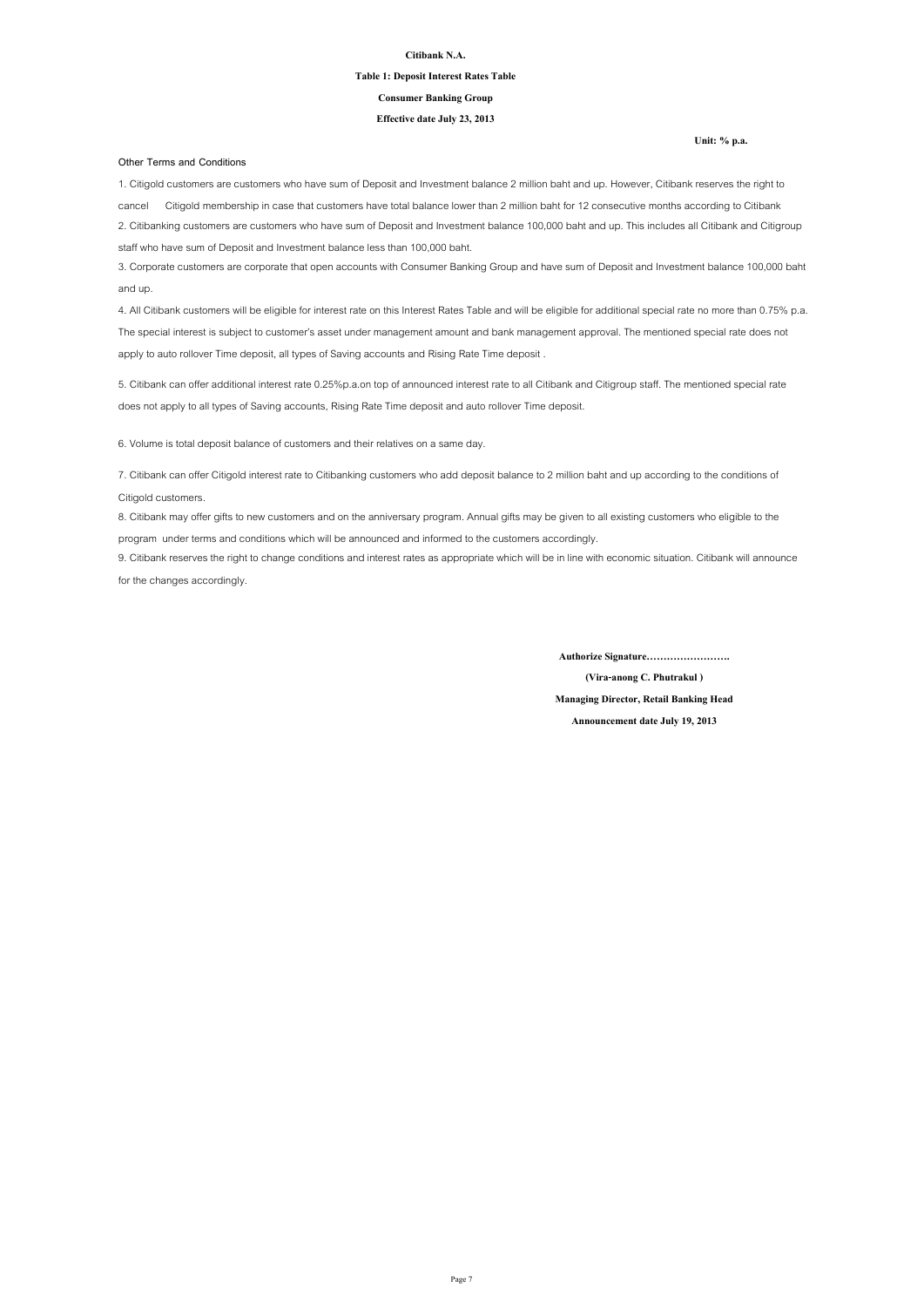|                                                                                       |                                 | Citibank N.A.                                             |                                               |                                  |  |  |  |  |
|---------------------------------------------------------------------------------------|---------------------------------|-----------------------------------------------------------|-----------------------------------------------|----------------------------------|--|--|--|--|
| 1/<br><b>Table 2: Lending Interest Rates</b>                                          |                                 |                                                           |                                               |                                  |  |  |  |  |
| <b>Consumer Banking Group</b>                                                         |                                 |                                                           |                                               |                                  |  |  |  |  |
|                                                                                       |                                 | Effective date July 23, 2013                              |                                               |                                  |  |  |  |  |
|                                                                                       |                                 |                                                           |                                               | Unit: % p.a.                     |  |  |  |  |
|                                                                                       |                                 | <b>A. Reference Interest Rates</b>                        |                                               |                                  |  |  |  |  |
| 1. Minimum Loan Rate                                                                  |                                 | <b>MLR</b>                                                | 7.25                                          |                                  |  |  |  |  |
| 2. Minimum Overdraft Rate                                                             |                                 | <b>MOR</b>                                                | N/A                                           |                                  |  |  |  |  |
| 3. Minimum Retail Rate                                                                |                                 | <b>MRR</b>                                                | N/A                                           |                                  |  |  |  |  |
| 4. Others (if any)                                                                    |                                 |                                                           |                                               |                                  |  |  |  |  |
|                                                                                       |                                 |                                                           |                                               | Unit: % p.a.                     |  |  |  |  |
|                                                                                       |                                 | <b>B. Maximum Interest Rates</b>                          |                                               |                                  |  |  |  |  |
| <b>B</b> (1) Consumer Loan                                                            | <b>Personel Loan</b>            |                                                           |                                               |                                  |  |  |  |  |
|                                                                                       | <b>With Collateral</b>          | <b>Without Collateral</b>                                 | <b>Housing Loan</b>                           | <b>Overdraft with Collateral</b> |  |  |  |  |
| 5. Ceiling Rate                                                                       | MLR-0.50% $^{27}$ (Currently is | N/A                                                       | MLR-0.50% $^{27}$ (Currently is               |                                  |  |  |  |  |
|                                                                                       | equal to $6.75\%$ )             |                                                           | equal to $6.75\%$ )                           | 5.75                             |  |  |  |  |
| 6. Maximum Default Interest Rate                                                      | $15.00^{4/}$                    | N/A                                                       | $15.00^{4/}$                                  | N/A                              |  |  |  |  |
|                                                                                       |                                 |                                                           |                                               |                                  |  |  |  |  |
| <b>B</b> (2) Commercial Loan                                                          | Overdraft                       | <b>Short Term (<math>\le</math> 1 Year)</b> <sup>3/</sup> | Long Term $(>1$ Year) <sup>3/</sup>           |                                  |  |  |  |  |
| 7. Ceiling Rate                                                                       | $\rm N/A$                       | 20.99                                                     | 20.99                                         |                                  |  |  |  |  |
| 8. Maximum Default Interest Rate                                                      | N/A                             | 20.99                                                     | 20.99                                         |                                  |  |  |  |  |
|                                                                                       |                                 |                                                           |                                               |                                  |  |  |  |  |
| Remark:                                                                               |                                 |                                                           |                                               |                                  |  |  |  |  |
| 1/ Exclude the type of credits in which BOT has stipulated the specific criteria.     |                                 |                                                           |                                               |                                  |  |  |  |  |
| 2/ Ceiling rate for Housing Loan approved before year 2011 is 20.32%                  |                                 |                                                           |                                               |                                  |  |  |  |  |
| 3/ Product not being offered currently                                                |                                 |                                                           |                                               |                                  |  |  |  |  |
| 4/ Maximum default interest rate for Housing Loan approved before year 2011 is 45.63% |                                 |                                                           |                                               |                                  |  |  |  |  |
|                                                                                       |                                 |                                                           |                                               |                                  |  |  |  |  |
|                                                                                       |                                 |                                                           |                                               |                                  |  |  |  |  |
|                                                                                       |                                 |                                                           |                                               |                                  |  |  |  |  |
| (Vira-anong C. Phutrakul)                                                             |                                 |                                                           |                                               |                                  |  |  |  |  |
|                                                                                       |                                 |                                                           | <b>Managing Director, Retail Banking Head</b> |                                  |  |  |  |  |

 **Announcement date July 19, 2013**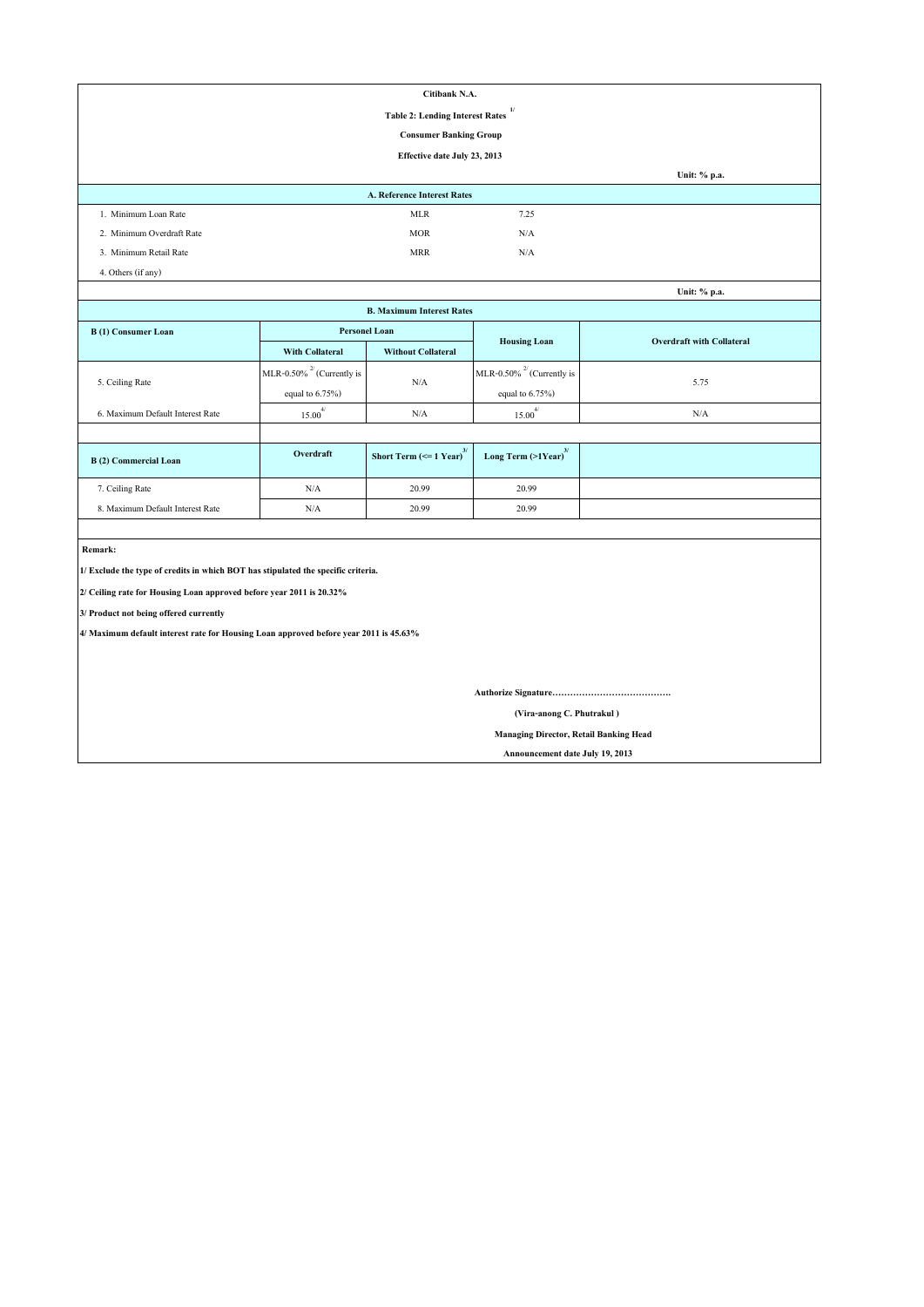|                                                                    |                         | Citibank N.A.                                                                      |                                                              |        |  |  |  |  |
|--------------------------------------------------------------------|-------------------------|------------------------------------------------------------------------------------|--------------------------------------------------------------|--------|--|--|--|--|
|                                                                    |                         | Table 3: Fees/ Charges and Penalty Related to Deposit and Lending" and Others Fees |                                                              |        |  |  |  |  |
| <b>Consumer Banking Group</b>                                      |                         |                                                                                    |                                                              |        |  |  |  |  |
| Effective date July 23, 2013                                       |                         |                                                                                    |                                                              |        |  |  |  |  |
|                                                                    |                         |                                                                                    |                                                              |        |  |  |  |  |
| A. Fee related to Deposit <sup>3/</sup>                            |                         | <b>Unit: THB</b>                                                                   | $Remark$ <sup>4/</sup>                                       |        |  |  |  |  |
|                                                                    |                         |                                                                                    | Total average balance lower than 2 million baht for Citigold |        |  |  |  |  |
| 1. Below minimum balance account service fee                       |                         | Free                                                                               | customer and Total average balance lower than 100,000 baht   |        |  |  |  |  |
|                                                                    |                         |                                                                                    | for Citibanking customer                                     |        |  |  |  |  |
| <b>B. Fee related to Lending</b>                                   |                         | <b>Unit: THB</b>                                                                   |                                                              |        |  |  |  |  |
| B (1) Consumer Loan: Actual and reasonable expenses                |                         | <b>Personal Loan</b>                                                               | <b>Housing Loan</b>                                          | Remark |  |  |  |  |
|                                                                    | <b>With Collateral</b>  | <b>Without Collateral</b>                                                          |                                                              |        |  |  |  |  |
| 1. Expenses paid to government authorities i.e.,                   |                         |                                                                                    |                                                              |        |  |  |  |  |
|                                                                    | $0.05\%$ of loan amount |                                                                                    | 0.05% of loan amount or maximum                              |        |  |  |  |  |
| 1) Stamp duty                                                      | or maximum 10,000       | N/A                                                                                | 10,000 baht                                                  |        |  |  |  |  |
|                                                                    | 1% of the loaned        |                                                                                    |                                                              |        |  |  |  |  |
| 2) Mortgage Registration Fee                                       | amount or maximum       | N/A                                                                                | 1% of the loaned amount or                                   |        |  |  |  |  |
|                                                                    | 200,000 baht            |                                                                                    | maximum 200,000 baht                                         |        |  |  |  |  |
| 2. Expenses paid to the third or external parties i.e.,            |                         |                                                                                    |                                                              |        |  |  |  |  |
| In general case                                                    |                         |                                                                                    |                                                              |        |  |  |  |  |
| 1) Credit Bureau search fee                                        | N/A                     | N/A                                                                                | N/A                                                          |        |  |  |  |  |
| 2/<br>2) Collateral Appraisal expenses                             | Maximum 4,000 baht      | N/A                                                                                | Maximum 4,000 baht                                           |        |  |  |  |  |
|                                                                    | Rate subject to         |                                                                                    |                                                              |        |  |  |  |  |
| 3) Insurance premium                                               | insurance company       | N/A                                                                                | Rate subject to insurance company                            |        |  |  |  |  |
| 4) Payment fee through other counters/ channels                    |                         | N/A                                                                                |                                                              |        |  |  |  |  |
|                                                                    |                         |                                                                                    |                                                              |        |  |  |  |  |
| (Bangkok Metropolitan area and Greater bangkok charge per          |                         |                                                                                    |                                                              |        |  |  |  |  |
| transaction / upcountry charge per transaction (actual costs))     |                         |                                                                                    |                                                              |        |  |  |  |  |
| Citibank N.A.                                                      | Free                    |                                                                                    | Free                                                         |        |  |  |  |  |
| <b>Bangkok Bank</b>                                                | 20 THB/ 35 THB          |                                                                                    | 20 THB/ 35 THB                                               |        |  |  |  |  |
| Thai Military Bank                                                 | 20 THB/ 35 THB          |                                                                                    | 20 THB/ 35 THB                                               |        |  |  |  |  |
| Bank of Ayudhya                                                    | 20 THB/ 35 THB          |                                                                                    | 20 THB/ 35 THB                                               |        |  |  |  |  |
| Krung Thai Bank                                                    | 25 THB/ 25 THB          |                                                                                    | 25 THB/ 25 THB                                               |        |  |  |  |  |
| Kasikorn Bank                                                      | 25 THB/ 35 THB          |                                                                                    | 25 THB/ 35 THB                                               |        |  |  |  |  |
| Siam Commercial Bank                                               | 25 THB/ 40 THB          |                                                                                    | 25 THB/ 40 THB                                               |        |  |  |  |  |
| In default case<br>1) Returned Cheque fee (other commercial banks) | N/A                     | N/A                                                                                | N/A                                                          |        |  |  |  |  |
| 2) Fee for insufficient fund (In case of payment by debiting       |                         |                                                                                    |                                                              |        |  |  |  |  |
| from the account of other commercial banks)                        | N/A                     | N/A                                                                                | N/A                                                          |        |  |  |  |  |
|                                                                    |                         |                                                                                    |                                                              |        |  |  |  |  |
| 3) Debt Collection Expenses                                        | Maximum 225             | N/A                                                                                | Maximum 225 baht/billing cycle                               |        |  |  |  |  |
|                                                                    | baht/billing cycle      |                                                                                    |                                                              |        |  |  |  |  |
| 3. Operating cost of commercial bank<br>In general case            |                         |                                                                                    |                                                              |        |  |  |  |  |
|                                                                    |                         |                                                                                    |                                                              |        |  |  |  |  |
| 1) Collateral Appraisal expenses                                   | N/A                     | N/A                                                                                | N/A                                                          |        |  |  |  |  |
| (2) Fee for a new statement requested (for the second copy or      | N/A                     | N/A                                                                                | N/A                                                          |        |  |  |  |  |
| more)                                                              |                         |                                                                                    |                                                              |        |  |  |  |  |
| 3) Loan processing fee                                             | Free                    | N/A                                                                                | Free                                                         |        |  |  |  |  |
| In default case                                                    |                         |                                                                                    |                                                              |        |  |  |  |  |
| 3) Debt Collection Expenses                                        | N/A                     | N/A                                                                                | N/A                                                          |        |  |  |  |  |
| B(2) Commerical Loan: Actual and reasonable expense                |                         | Overdraft                                                                          |                                                              | Remark |  |  |  |  |
| 1. N/A                                                             |                         | N/A                                                                                |                                                              | N/A    |  |  |  |  |